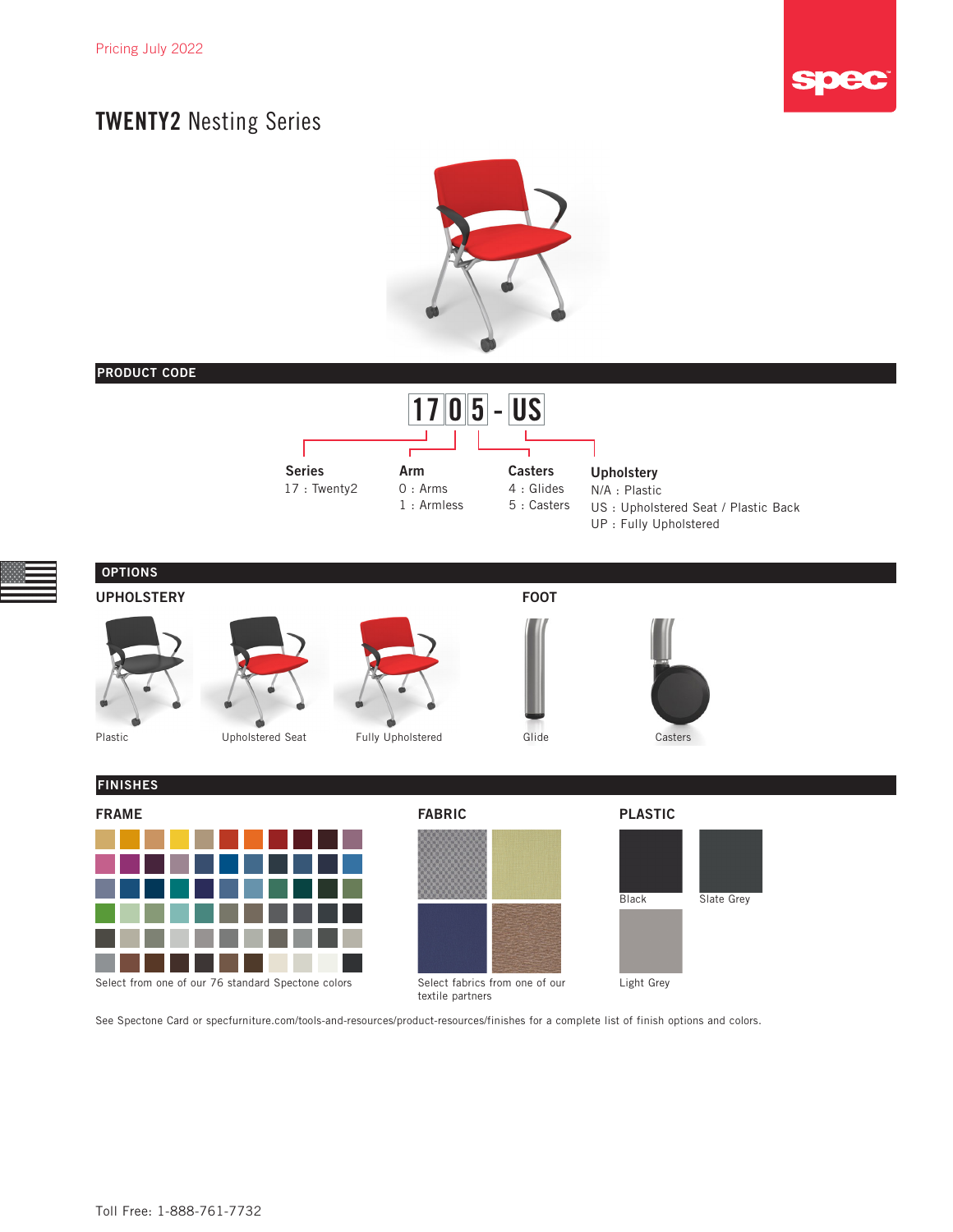

**HOW TO ORDER** 



| Model   | Seat Type and Finish                       | <b>Back Type and Finish</b> | Frame Finish |
|---------|--------------------------------------------|-----------------------------|--------------|
| 1705-US | I Upholstery, Momentum, Millennium, Thrill | Plastic, Black              | Silver       |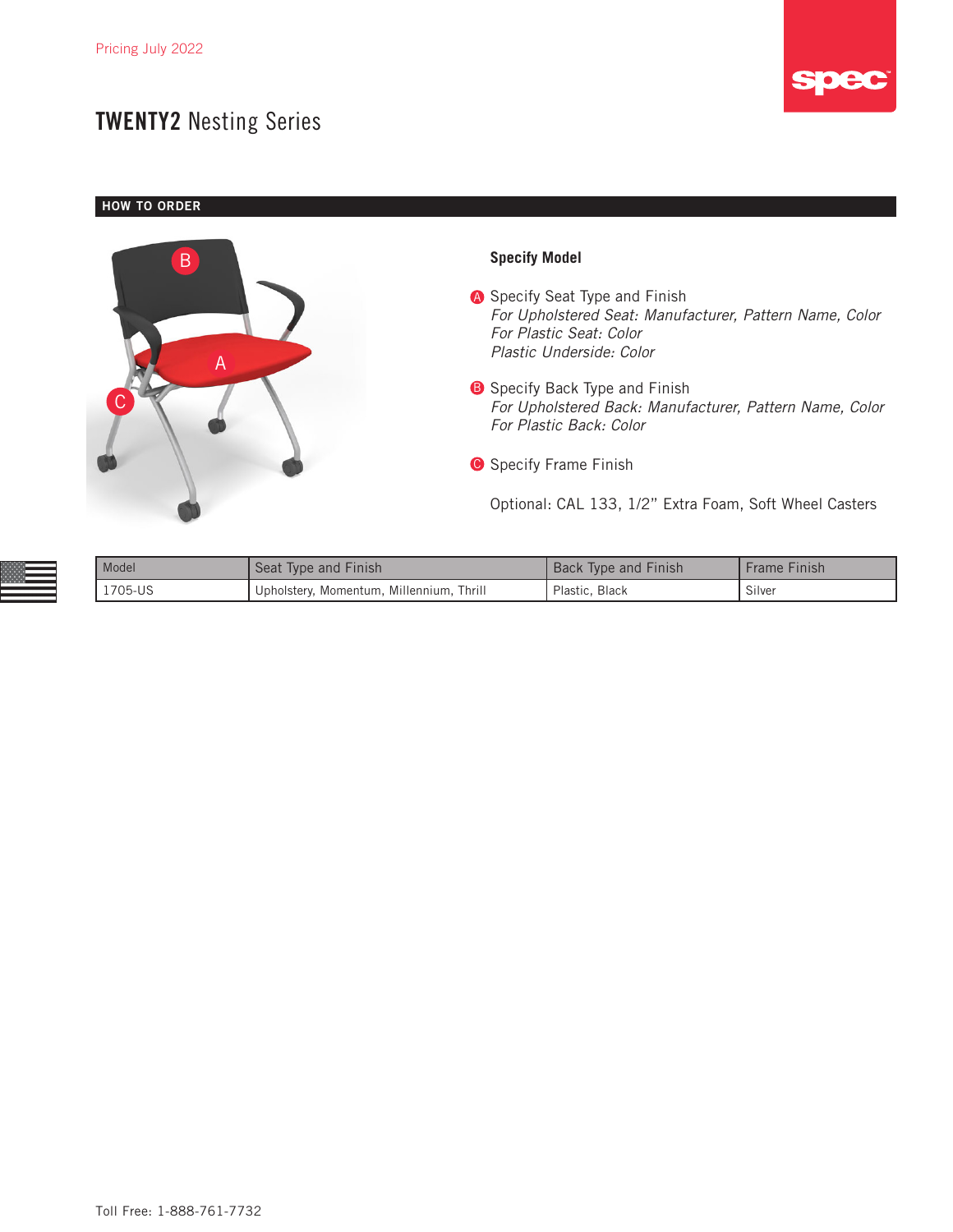Plastic Seat and Back

#### Standard Features

- Plastic seat and back
- 0.875" diameter, 11 gauge frame
- Black nylon arms
- Frame in any Spectone color
- Black arms with inner steel support
- Ships 4/carton

#### **Options**

- For Soft Wheel casters, specify suffix SC and add \$28 List to the chair with casters
- Specify shell finish. Choose from Black RAL 9005, Light Grey RAL 7037 or Slate Grey RAL 7043
- CAL 133

|                                            | Twenty2 - With Glides                                                             |                   |            |                                                          |                            |                          |      |                               |                                         |
|--------------------------------------------|-----------------------------------------------------------------------------------|-------------------|------------|----------------------------------------------------------|----------------------------|--------------------------|------|-------------------------------|-----------------------------------------|
| MODEL<br>1704<br>1714<br>seat H<br>total H | PRICE<br>724<br>664<br>Dimensions (inches)<br>18<br>32<br>CAL 133, add \$131 List | seat W<br>total W | 22<br>25.5 | seat D<br>Meets BIFMA Seating Durability Test to 500 lbs | 18<br>total W (no arms) 24 | 25.5<br>arm H<br>total D | 21.5 | 1704<br>With arms             | 1714<br>Without arms                    |
|                                            |                                                                                   |                   |            |                                                          |                            |                          |      | $21$ lbs                      | $19$ lbs                                |
|                                            | Twenty2 - With Casters                                                            |                   |            |                                                          |                            |                          |      |                               |                                         |
| MODEL<br>1705<br>1715                      | PRICE<br>724<br>664                                                               |                   |            |                                                          |                            |                          |      |                               |                                         |
| seat H<br>total H                          | Dimensions (inches)<br>18<br>32                                                   | seat W<br>total W | 22<br>25.5 | seat D                                                   | 18<br>total W (no arms) 24 | 25.5<br>arm H<br>total D | 21.5 |                               |                                         |
|                                            | CAL 133, add \$131 List                                                           |                   |            | Meets BIFMA Seating Durability Test to 500 lbs           |                            |                          |      | 1705<br>With arms<br>$21$ lbs | 1715<br><b>Without arms</b><br>$19$ lbs |

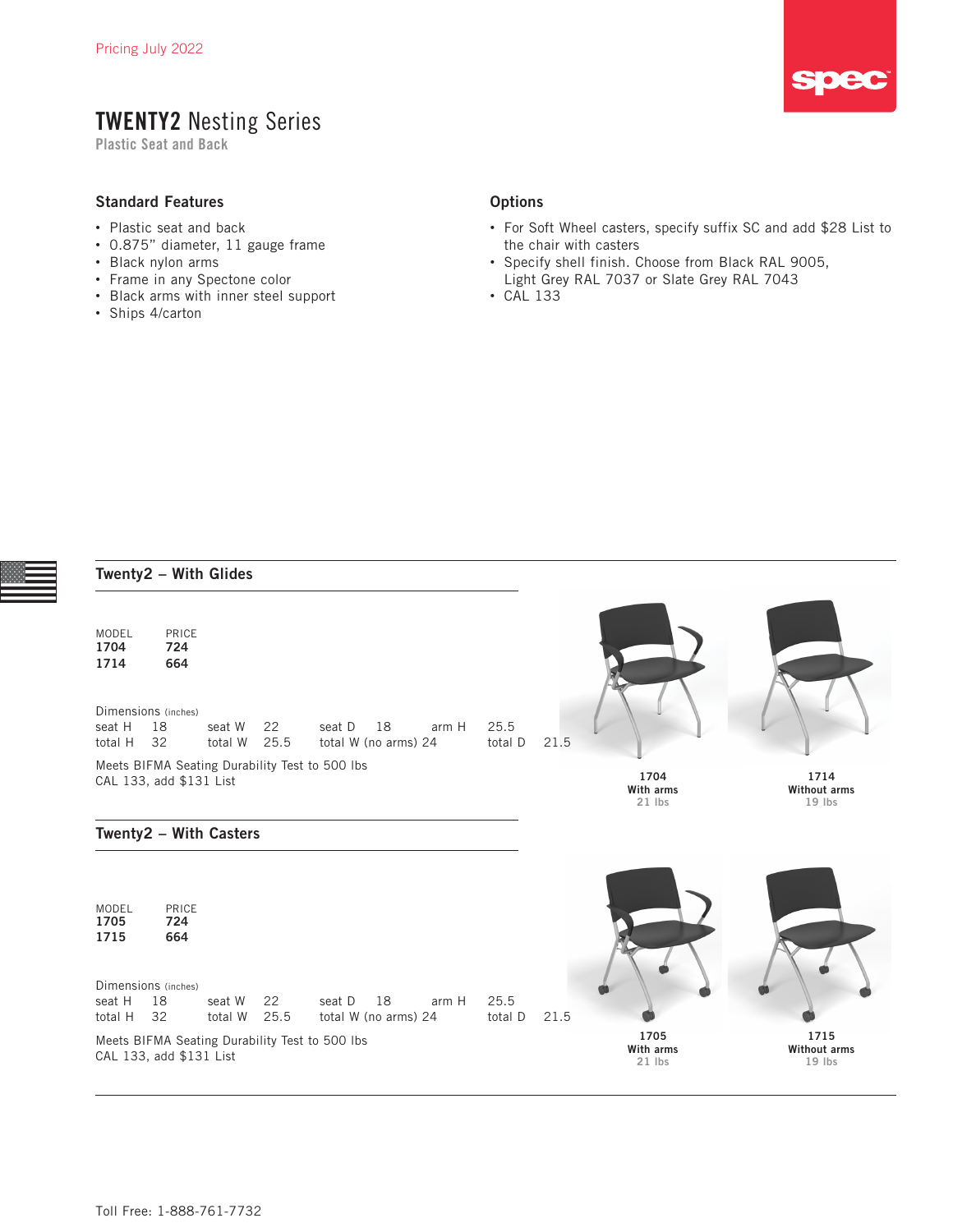Upholstered Seat and Plastic Back

#### Standard Features

- Upholstered seat and plastic back
- 0.875" diameter, 11 gauge frame
- Black nylon arms
- Frame in any Spectone color
- Black arms with inner steel support
- Ships 4/carton

#### **Options**

- For Soft Wheel casters, specify suffix SC and add \$28 List to the chair with casters
- Specify back finish. Choose from Black RAL 9005, Light Grey RAL 7037 or Slate Grey RAL 7043
- Antibacterial and antimicrobial fabrics available
- CAL 133

|                                          |            | Twenty2 - With Glides                      |                               |                                                |                            |                               |                                  |                                            |                                 |
|------------------------------------------|------------|--------------------------------------------|-------------------------------|------------------------------------------------|----------------------------|-------------------------------|----------------------------------|--------------------------------------------|---------------------------------|
| COM 0.35 yd                              |            |                                            |                               |                                                |                            |                               |                                  |                                            |                                 |
|                                          |            | 0.35 yd COM per single seat                |                               |                                                |                            |                               |                                  |                                            |                                 |
| MODEL<br>1704-US<br>1714-US 770          | COM<br>831 | GR1<br>859<br>799                          | GR <sub>2</sub><br>866<br>806 | GR3<br>886<br>823                              | GR4<br>910<br>849          | GR <sub>5</sub><br>932<br>872 | GR6<br>959<br>899                |                                            |                                 |
| Dimensions (inches)                      |            |                                            |                               |                                                |                            |                               |                                  |                                            |                                 |
| seat H<br>total H                        | 18<br>32   | seat W<br>total W                          | 22<br>25.5                    | seat D                                         | 18<br>total W (no arms) 24 | arm H                         | 25.5<br>total D                  | 21.5                                       |                                 |
| CAL 133, add \$143 List                  |            | 1/2" extra foam, specify and add \$27 List |                               | Meets BIFMA Seating Durability Test to 500 lbs |                            |                               | 1704-US<br>With arms<br>$23$ lbs | 1714-US<br><b>Without arms</b><br>$21$ lbs |                                 |
|                                          |            | Twenty2 - With Casters                     |                               |                                                |                            |                               |                                  |                                            |                                 |
| COM 0.35 yd                              |            | 0.35 yd COM per single seat                |                               |                                                |                            |                               |                                  |                                            |                                 |
| MODEL<br>1705-US<br>1715-US 770          | COM<br>831 | GR1<br>859<br>799                          | GR <sub>2</sub><br>866<br>806 | GR3<br>886<br>823                              | GR4<br>910<br>849          | GR <sub>5</sub><br>932<br>872 | GR6<br>959<br>899                |                                            |                                 |
| Dimensions (inches)<br>seat H<br>total H | 18<br>32   | seat W<br>total W                          | 22<br>25.5                    | seat D                                         | 18<br>total W (no arms) 24 | arm H                         | 25.5<br>total D                  | 1705-US<br>21.5                            | 1715-US                         |
| CAL 133, add \$143 List                  |            | 1/2" extra foam, specify and add \$27 List |                               | Meets BIFMA Seating Durability Test to 500 lbs |                            |                               |                                  | With arms<br>$23$ lbs                      | <b>Without arms</b><br>$21$ lbs |